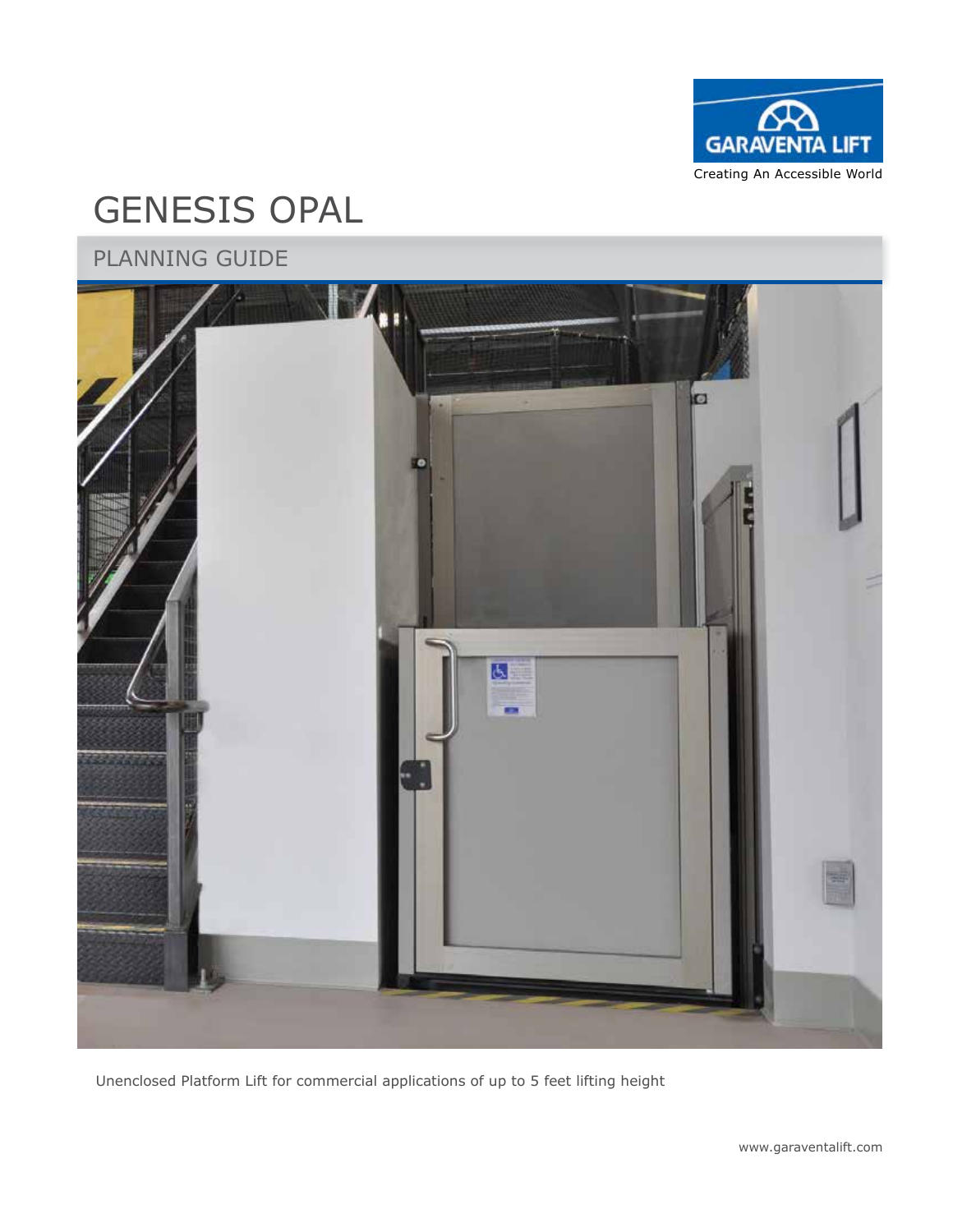### **Please note:**

Dimensions provided in this Guide are for **REFERENCE ONLY** and should not be used for site preparation or construction.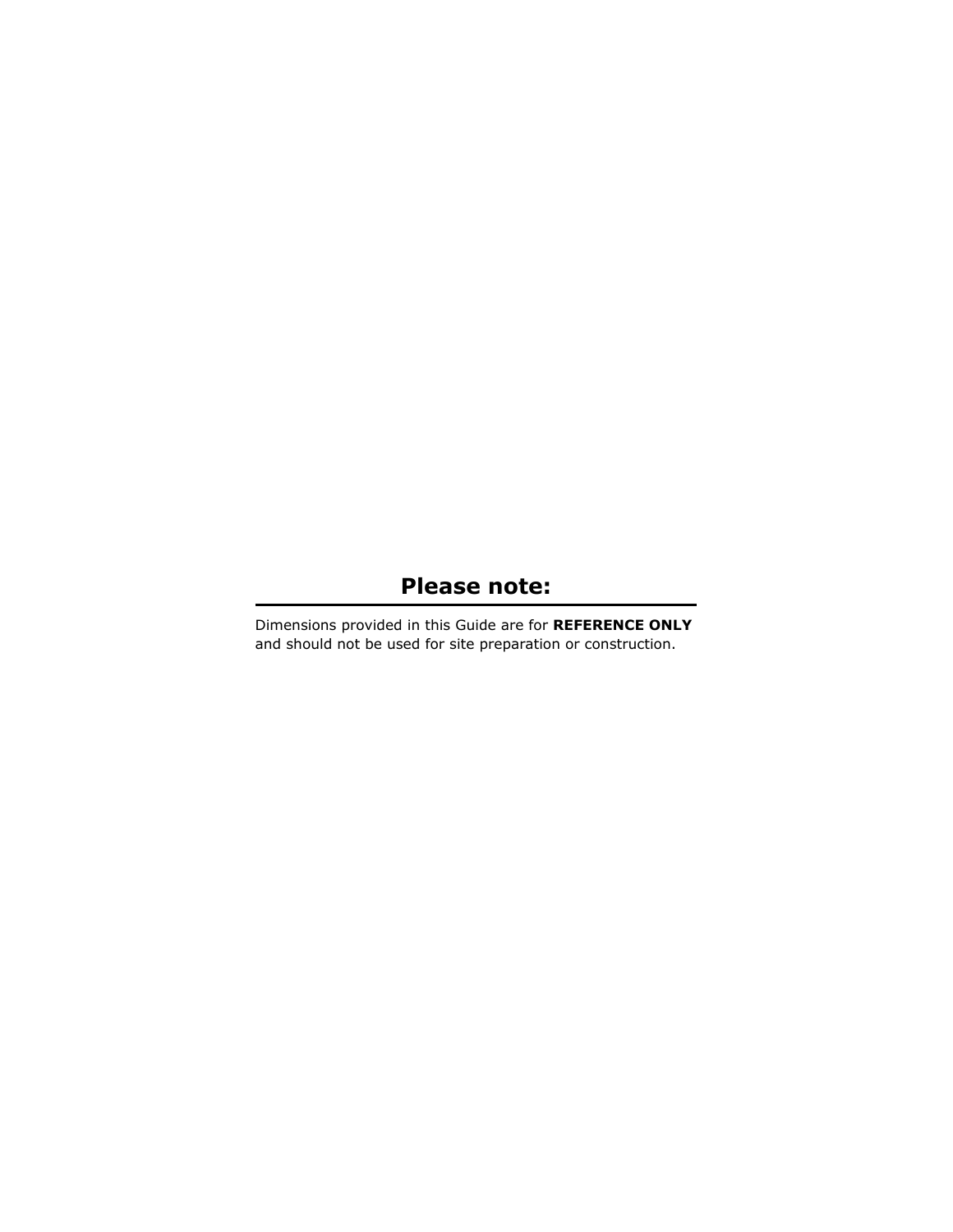# **Genesis Opal**<br>Table of Contents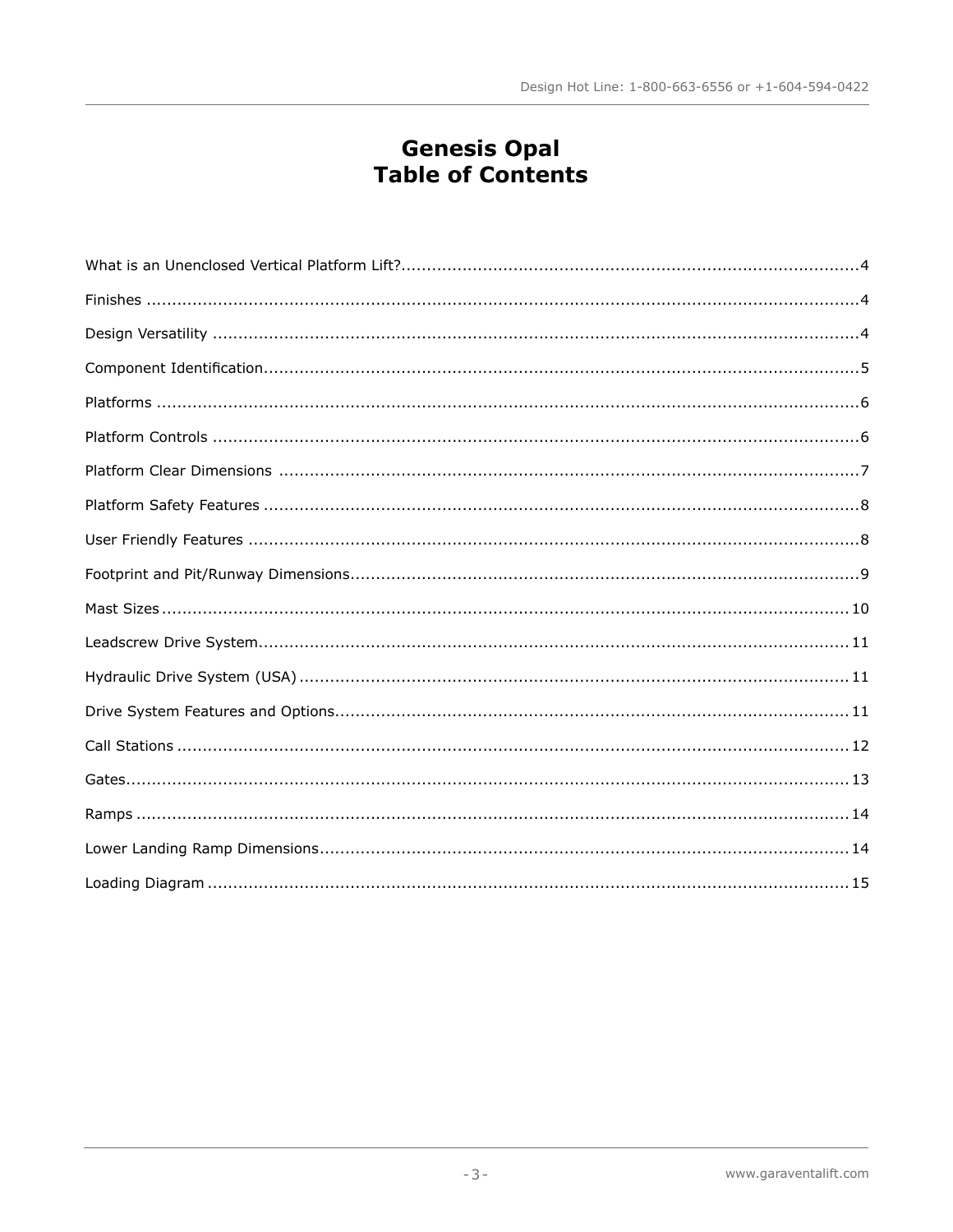### **What is an Unenclosed Vertical Platform Lift?**

An unenclosed vertical platform lift easily transports passengers up and down short vertical distances, for applications such as stages and porches. The platform walls, platform gate and optional automatic ramp travel with the platform creating a safety barrier around the passenger. Available for indoor and outdoor applications, the *Garaventa Genesis OPAL Lift* is an attractive and cost-effective accessibility solution.

### **Why an Opal Unenclosed Vertical Lift?**

#### **An Unenclosed Vertical Lift vs a Ramp**

A Garaventa Opal unenclosed vertical lift occupies less space than most ramps and is easier to use by those individuals who have difficulty ascending ramps.

#### **Cost Effective with a Quick Delivery**

An Opal unenclosed vertical platform lift has lower equipment and installation costs compared to other types of accessibility equipment. In most cases, an unenclosed vertical lift can be delivered within a few weeks.

#### **Commercial or Home Installation**

An Opal unenclosed vertical lift requires little or no site modifications and is an ideal accessibility solution when space and costs are the primary concerns. They are commonly used in public buildings and private residences.

#### **Meets Accessibility Requirements**

Unenclosed vertical lifts meet the requirements of most local accessibility guidelines as a means to provide unassisted entry and exit from public buildings.

#### **Meets US and European Codes**

The Genesis OPAL is built in accordance with ASME A18.1 (USA), EN 81.41 and CE (European) code requirements.

### **Finishes**

The Genesis OPAL consists of steel panels and frame work finished with electrostatically applied Satin Grey (fine textured) paint. As an option, these components can be painted from the large selection of RAL colors.

### **Design Versatility**

The Garaventa Genesis OPAL vertical lift is suitable for short rise applications with *straight through* or *90°* **entry/exit** configurations, and can be used *indoors*  or *outdoors.* Additional treatments may be required for applications in extreme environments.



**Straight-Through Configuration**



#### **90° Configuration**

### **Applications Include:**

- 
- Schools - Churches<br>- Courthouses Commerci
- Courthouses Commercial Buildings<br>- Theaters Historical Buildings - Historical Buildings
	-
- 
- Restaurants Residential
- 
- Hospitals And Many More

For a list of installations in your area please contact your local Garaventa Lift representative or Garaventa Lift.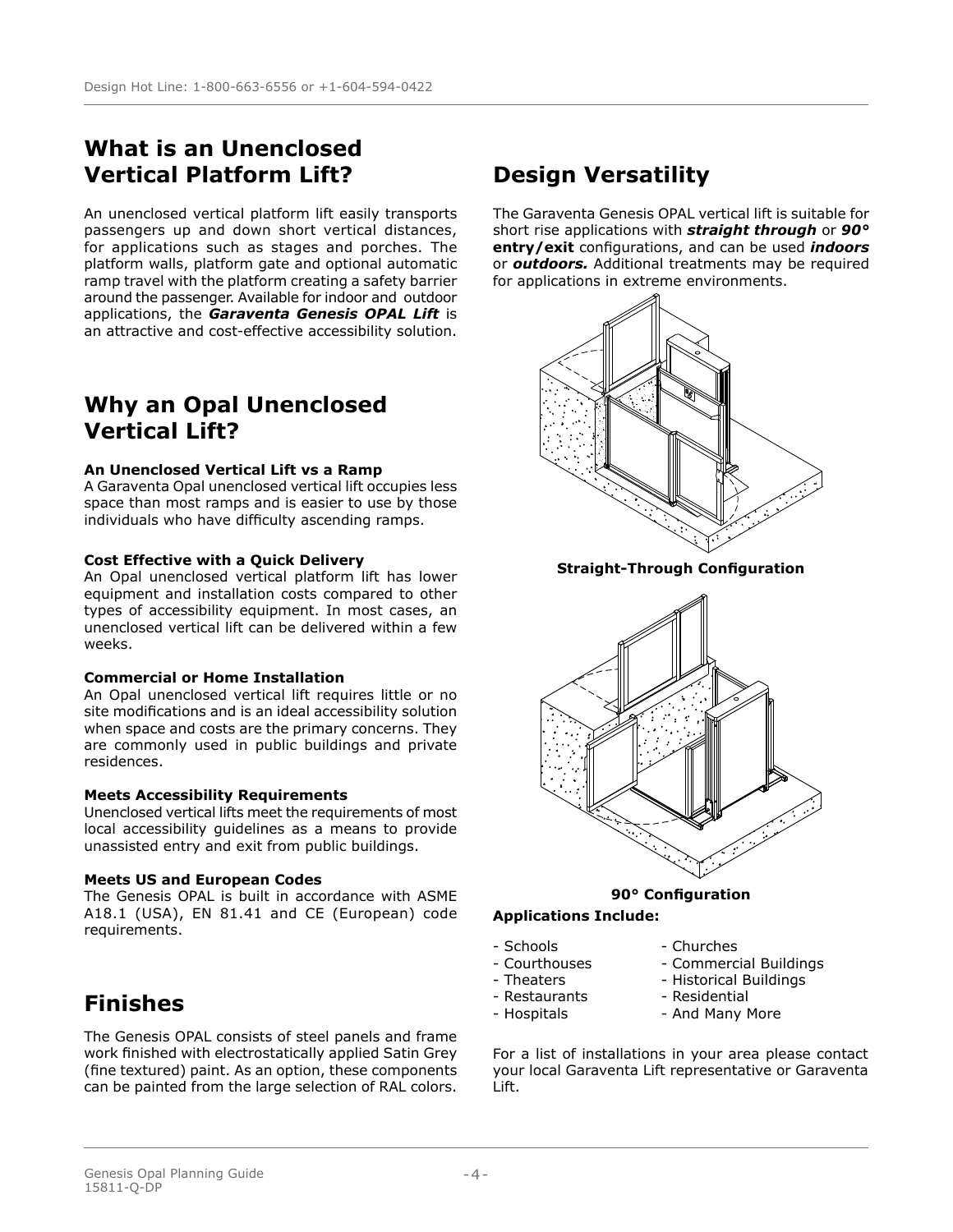### **Component Identification**

The Genesis Vertical Platform Lift is offered in a variety of models to accomodate different accessibility challenges. This Design and Planning Guide applies to the unenclosed vertical lift which is called the Genesis OPAL Model.

The Genesis OPAL consists of a complete vertical elevating system placed on the floor or in a 76mm (3") deep pit. It is constructed of a champagne colored, anodized aluminum extrusions and powder coated steel, a steel platform and 16 gauge powder coated panels.



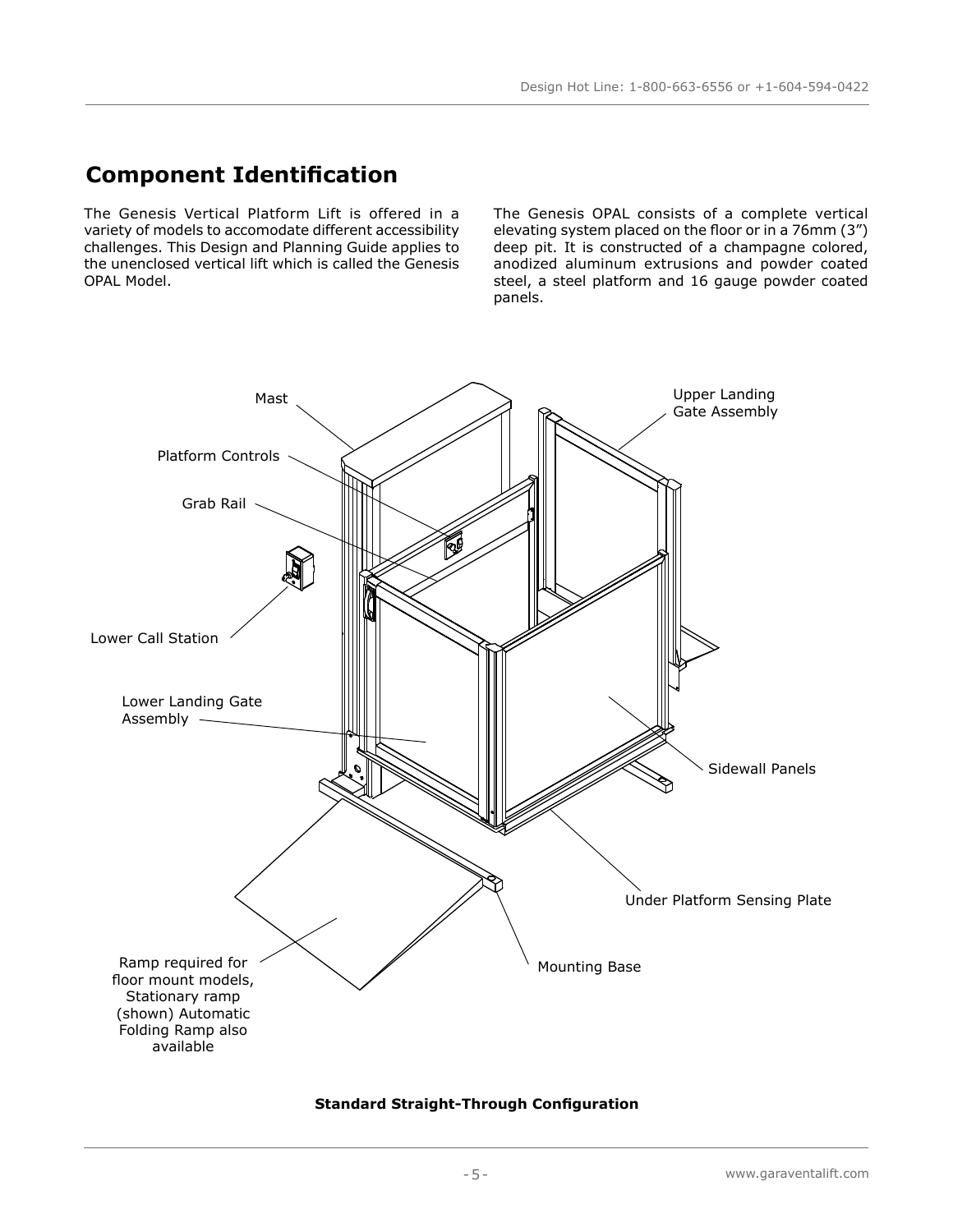The Genesis OPAL has 3 standard platform sizes to meet your requirements.

(1) Standard (2) Mid-Size (3) Large

Platform

All three of these platforms have a **rated load of 340 kg. (750 lbs.)**. For the convenience of the passenger, a grab rail and the platform controls are mounted on the side wall that is adjacent to the mast.

### **Platforms Platform Controls**

The platform controls consist of a **Constant Pressure Directional Control Switch**, an **Audible Illuminated Emergency Stop/Alarm Switch** and can be equipped with a **Key Switch** (optional).

Illuminated and tactile constant pressure buttons are available (optional).



**90° Platform**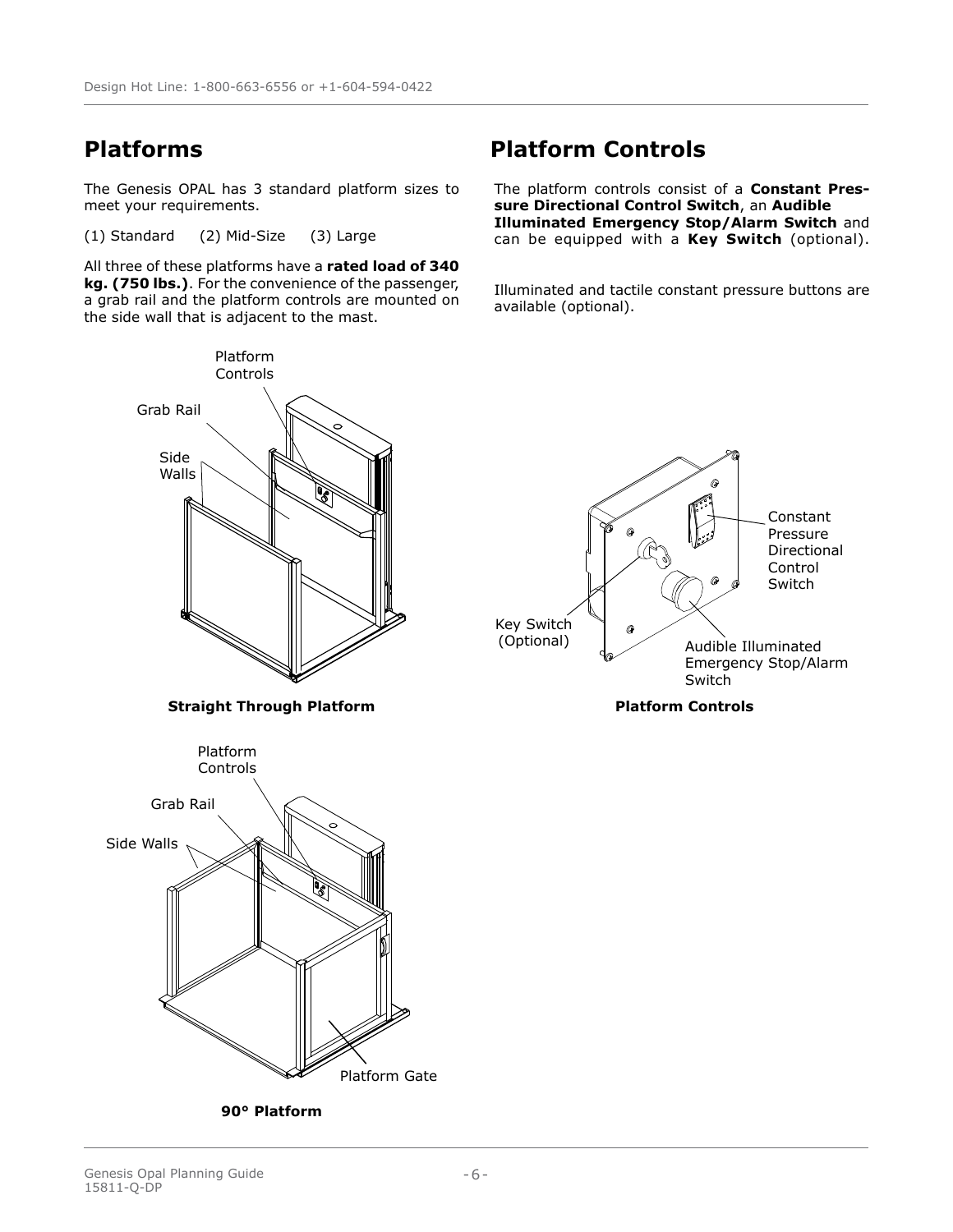### **Platform Clear Dimensions**

Clear inside dimensions vary depending on entry/exit configuration (placement of side walls) and platform size. Please refer to the chart below for the actual **clear** inside platform dimensions.

### **Straight Through Configuration**

| Clear Width "A"<br><b>Platform</b> |                  | <b>Clear Length "B"</b> |
|------------------------------------|------------------|-------------------------|
| Standard                           | 914mm (36")      | 1242mm (48 7/8")        |
| Mid-Size                           | 914mm (36")      | 1394mm (54 7/8")        |
| Large                              | 1100mm (43 1/4") | 1546mm (60 7/8")        |

#### **90° Configuration**

| <b>Platform</b> | Clear Width "A"       | Clear Length "B" |
|-----------------|-----------------------|------------------|
| Large           | 1125mm $(44 \; 1/4")$ | 1519mm (59 3/4") |



**Straight Through Platform 90° Platform**

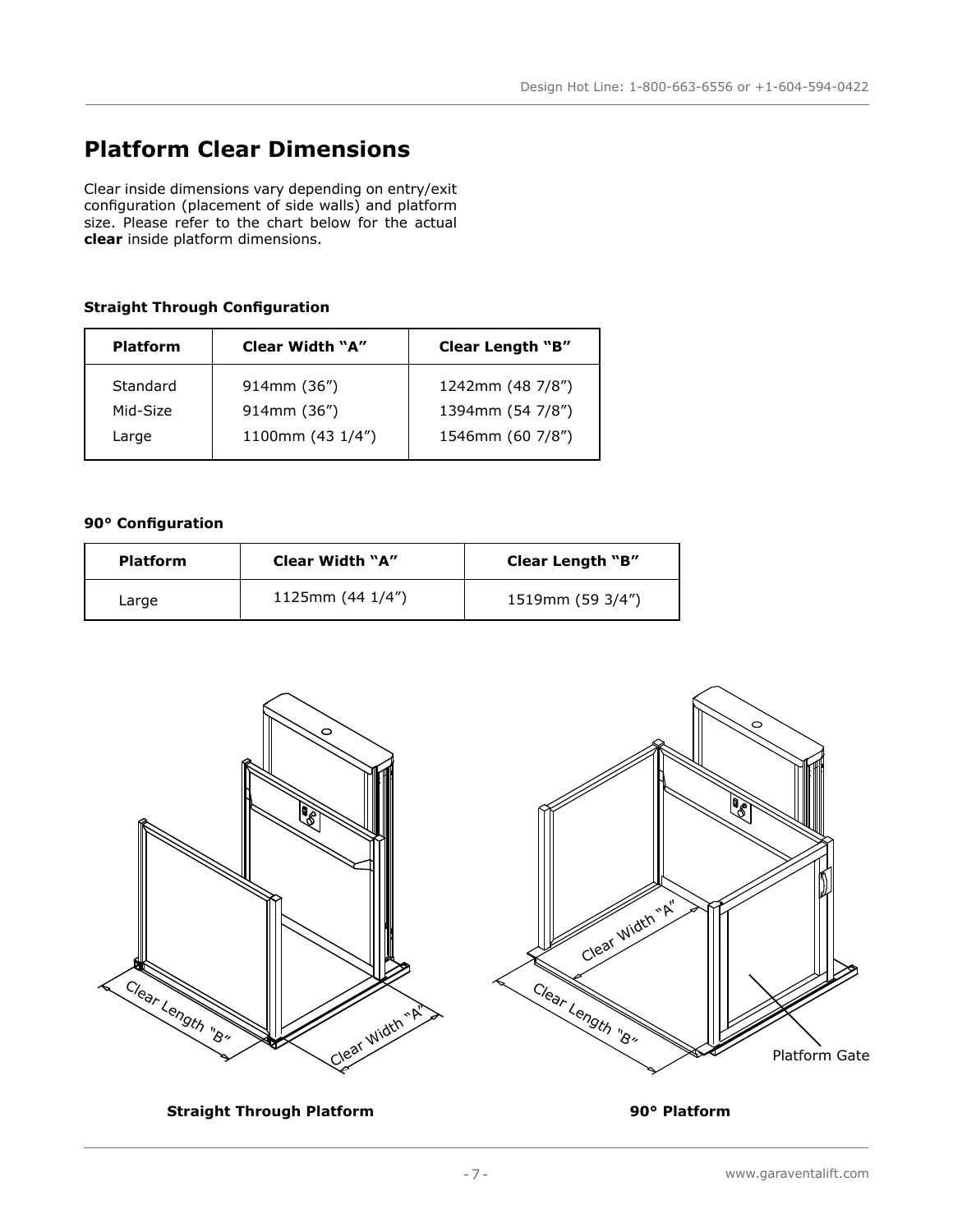## **Platform Safety Features User Friendly Features**

#### **Under Platform Sensing Plate**

A pressure sensitive plate is mounted under the platform to detect obstacles underneath the platform. The lift will automatically stop when the under-platform sensing plate encounters an obstruction. The platform may be driven upward to allow the obstruction to be removed.

#### **Non Slip Surface**

For the safety of the passengers the steel platform decking is painted with a rough textured non-slip paint.

#### **Pit Switch** (optional)

For areas where local codes require a service pit switch, one can be provided at the bottom of the mast. The pit switch shuts off the lift control system while a serviceman is working under the platform.

### **Base Attachment**

The base of the Genesis OPAL is fastened to the floor with lag screws. The floor or pit should be concrete and must be 3500 psi. reinforced, with a minimum 102 mm (4") thickness. If the floor is not concrete, then it must be able to withstand the loads shown on the Opal Loading Diagram, which is included in every set of detailed project drawings.

#### **Garaventa PDO - Power Door Operator**  (optional)

The Garaventa Power Door Operator (PDO) automatically opens the Opal gate when the platform arrives at a landing. When the lift is at the landing, the passenger can press the call station button or gently pull on the gate to activate the door opener. ADA compliant and obstruction sensitive, the gate mounted operator uses low voltage (24VDC) and has all wiring concealed within the lift. Certain applications may limit the use of this operator. Consult your authorized Garaventa representative for which power door operator is appropriate for your application.

#### **Grab Rail** (standard)

To aid with loading and unloading a  $38$ mm  $(1 1/2<sup>n</sup>)$ grab rail is located at 870mm (34 1/4") above the entire length of the platform decking on the side wall adjacent to the mast.

#### **Offset 'D' Handle** (standard)

This option offers a touch of class and improved usability (see image below). This handle is available in a standard clear anodized aluminum look (brushed silver) finish.

### **Arrival Gong and Digital Floor Display**

(optional)

This option includes a digital display indicating the platform location and an audible chime when the platform reaches each landing.



**Offset 'D' Handle**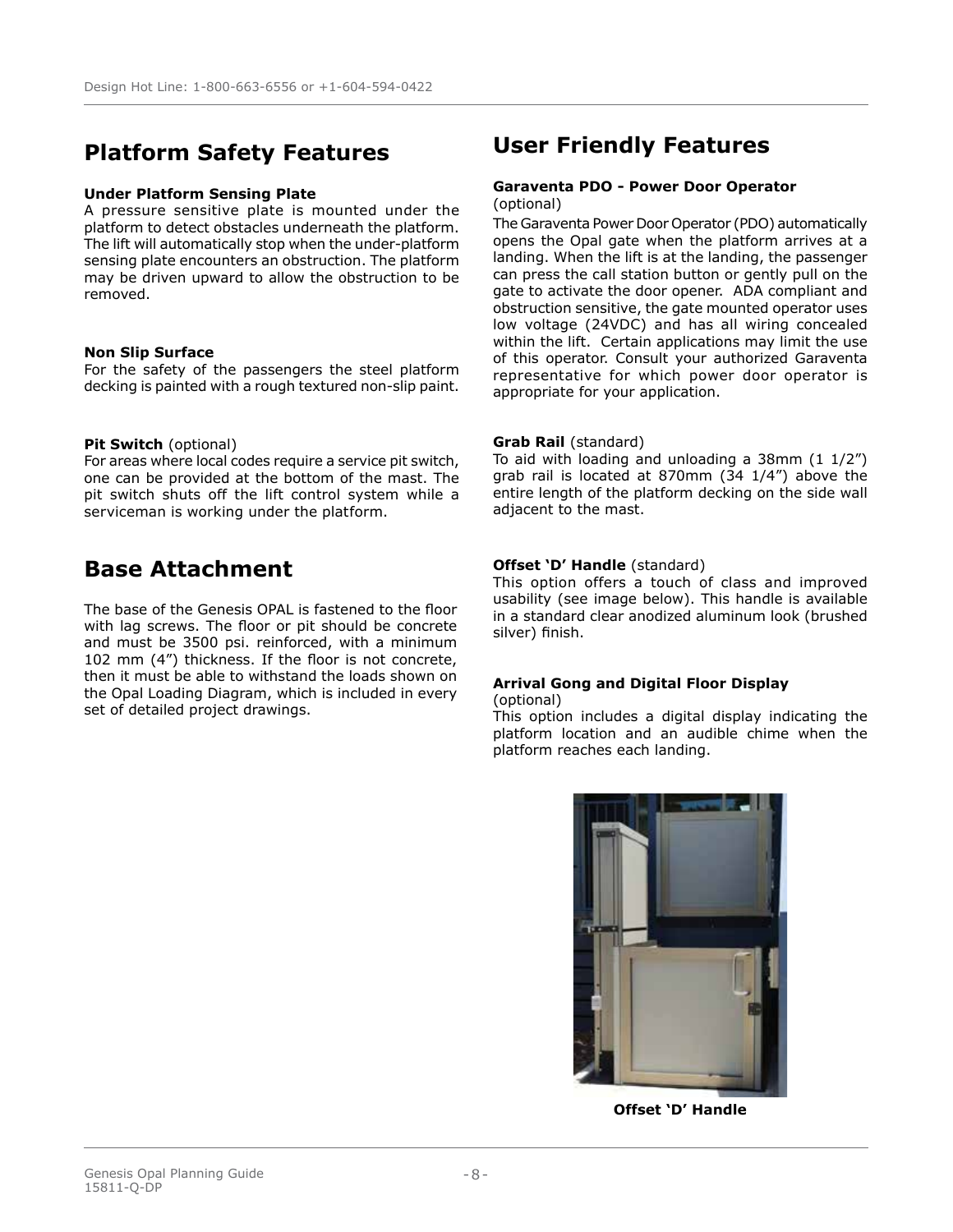## **Footprint and Pit/Runway Dimensions**

| Platform Size | Footprint Width  | Footprint Length | Pit Width        | Pit Length       |
|---------------|------------------|------------------|------------------|------------------|
| Standard      | 1255mm (49 3/8") | 1296mm (51")     | 1319mm (52")     | 1334mm (52 1/2") |
| Mid-Size      | 1255mm (49 3/8") | 1448mm (57")     | 1319mm (52")     | 1493mm (58 1/2") |
| Large         | 1440mm (56 1/2") | 1600mm (63")     | 1508mm (59 3/8") | 1645mm (64 1/2") |

#### **Straight Through Configuration**

#### **90° Configuration**

| Platform Size | <b>Footprint Width</b> | Footprint Length | Pit Width        | Pit Length       |
|---------------|------------------------|------------------|------------------|------------------|
| ∟arqe         | 1440mm (56 1/2")       | 1600mm (63")     | 1456mm (57 5/8") | 1683mm (66 1/4") |

#### **Platform Centerline**

| Platform Size | Standard        | Mid-Size            | Large           | $90^{\circ}$ Large |
|---------------|-----------------|---------------------|-----------------|--------------------|
| 니             | 776mm (30 1/2") | $ 776$ mm (30 1/2") | 869mm (34 1/4") | 881mm (34 3/4")    |

*Dimensions are provided for reference only. Submittal drawing dimensions should be used for site preparation and construction.*

**Note:** Footprint includes Platform, Mast and Base of Mast.

Pit/Runway dimensions include running clearances to adjacent walls. Mast is against the side of Pit/ Runway wall. On non-entry/exit sides, we have added the minimum 64mm (2  $1/2$ ") for running clearance required by code. We have added 19mm (3/4") to each entry/exit side as required by code.

**Note:** If there are no adjacent walls planned, just add 25mm (1") to the Footprint Length and Footprint Width dimensions.

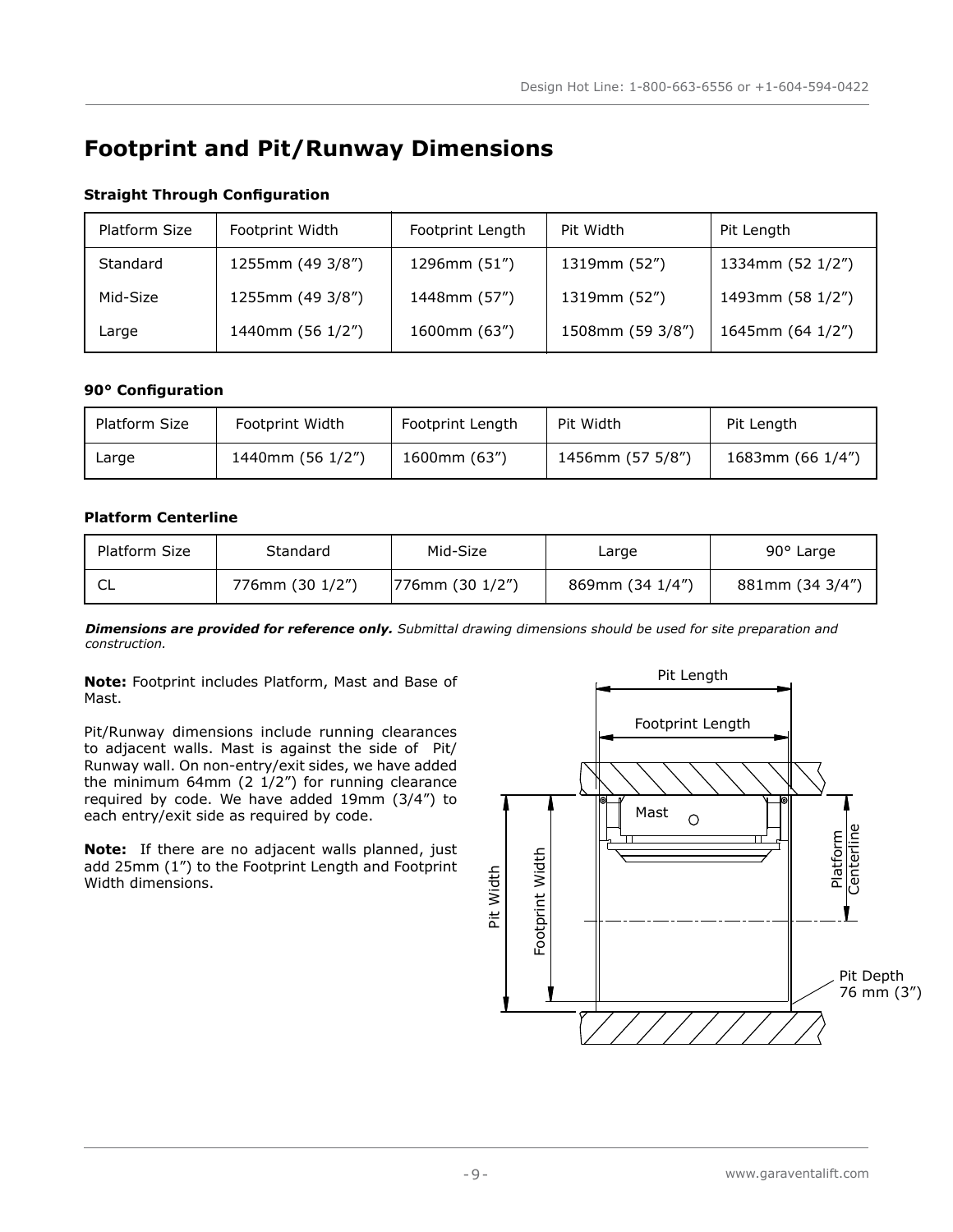### **Mast Sizes**

The mast size required for a particular site is determined by the vertical distance between the upper and lower landings.

When the site is measured, the lift height "H" is always defined as the distance from the lower finished floor or bottom of pit to the finished floor of the upper landing as shown in the diagram below. If the lift is

to be mounted directly on the surface of the lower landing and an entry ramp (stationary or folding) is used, then "H" equals the elevation change between the upper and lower landings. If the lift is pit mounted, then the measurement "H" is 76mm (3") greater than the elevation change between landings. This measurement is crucial so be certain the height you provide is accurate.

#### **Based on the measured value of "H" the drive mast is selected as follows;**

| <b>Mast Size</b> | Max. "H" Value    | <b>Mast Structure Height</b> | <b>Mast Tieback Height</b> |
|------------------|-------------------|------------------------------|----------------------------|
| $GVL - 42$       | $1143$ mm $(45")$ | 1737mm (68 3/8")             | 1572mm (61 7/8")           |
| $GVL - 60$       | $1600$ mm $(63")$ | 2194mm (86 3/8")             | 2029mm (79 7/8")           |
| $GVL - 72**$     | 1905mm (75")      | 2498mm (98 3/8")             | 2333mm (91 7/8")           |
| $GVL - 96**$     | 2515mm (99")      | 3108mm (122 3/8")            | 2943mm (115 7/8")          |

The standard width of all masts is 998mm (39 1/4").

**\*\*** Not compliant to US code for commercial use. ASME A18.1 allows unenclosed lifts for up to 60" of travel in commercial applications.

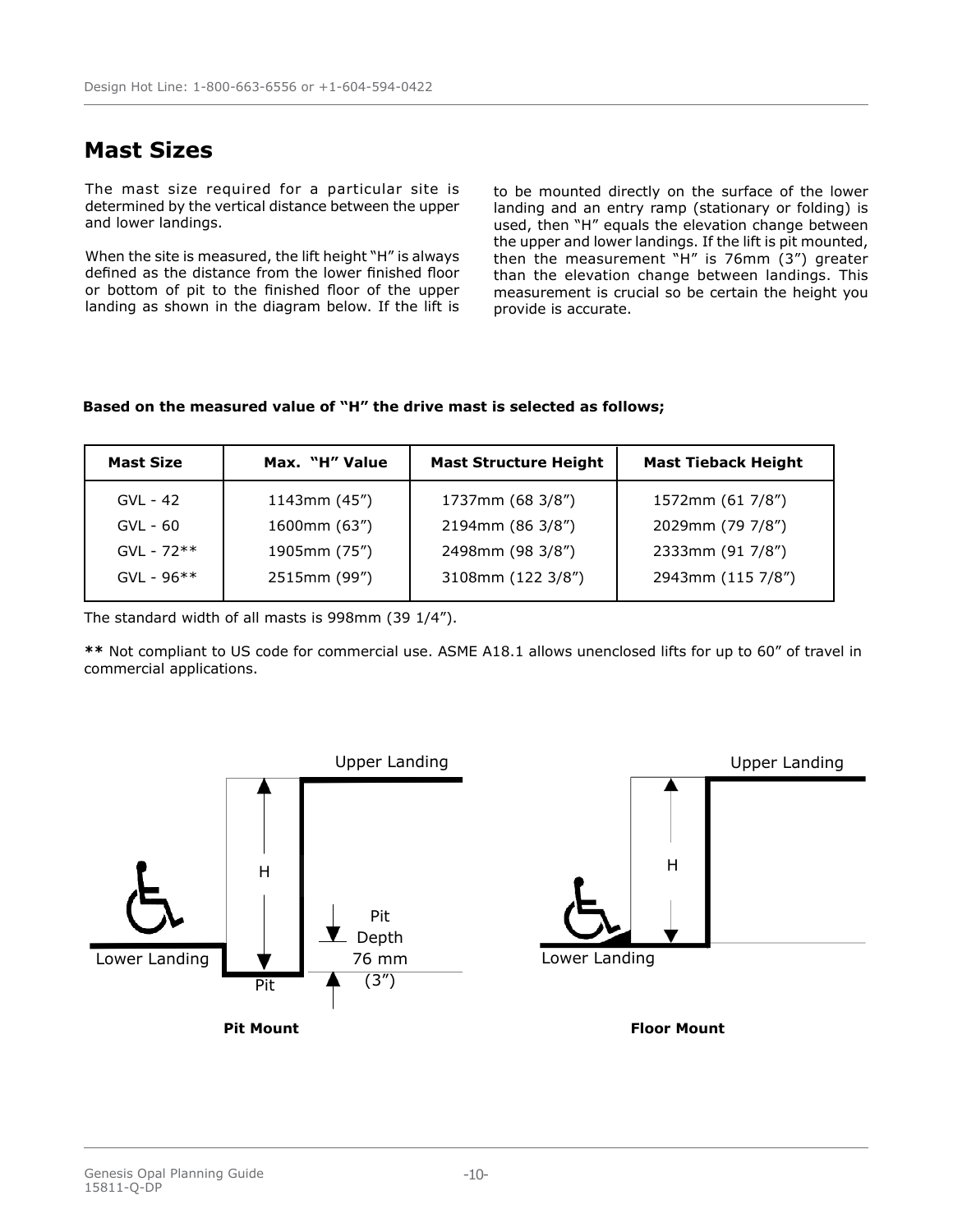(Limited to residential use in Canada)

Driven by a quiet and reliable 2 H.P. motor attached to a 25mm (1") ACME screw, the OPAL travels between landings at 3 meters (10') per minute.

#### **Mains Power (North America)**

The mains power requirement is 120VAC on a dedicated 20 Amp circuit.

#### **Mains Power (International)**

208-240 VAC single phase on a dedicated 16 AMP circuit.

### **Hydraulic Drive System**

Single phase 2.2KW, 24 VDC Hydraulic motor, powered by continuous mains power and equipped with an auxiliary power system. It travels between landings at 5.2 meters (17 ft.) per minute.

#### **Mains Power (North America)**

The mains power requirement is 120VAC on a dedicated 15 Amp circuit.

#### **Mains Power (International)**

208-240 VAC single phase on a dedicated 16 AMP circuit.

### **Leadscrew Drive System Drive System Features & Options**

#### **Manual Emergency Lowering Handwheel**

(Leadscrew Model Only - Standard)

The manual emergency lowering handwheel engages the main drive screw at the top of the mast. The manual emergency lowering handwheel is used to move the platform to the lower landing in the event of a power outage.

**Manual Lowering** (Hydraulic Model Only - Standard) The manual lowering device consists of a pull knob mounted in a box on the side of the mast. When used, the platform is lowered to the landing.

### **Electrical Disconnect** (Optional)

A code compliant electrical disconnect is available for both Leadscrew and Hydraulic models. The disconnect shuts off the mains power and the 24V battery operation (Hydraulic only). The disconnect can be shipped loose for wall installation or mounted on an accessible side of the lift mast.

### **Full Time Battery Operation**

(Hydraulic Model Only - Optional)

For applications where the lift will be used infrequently, full time battery operation is available. This simple system is powered by a continuously charged battery pack. **\*Choose Continuous Mains for high use applications.**



**Manual Emergency Lowering Mounted on Mast Rail**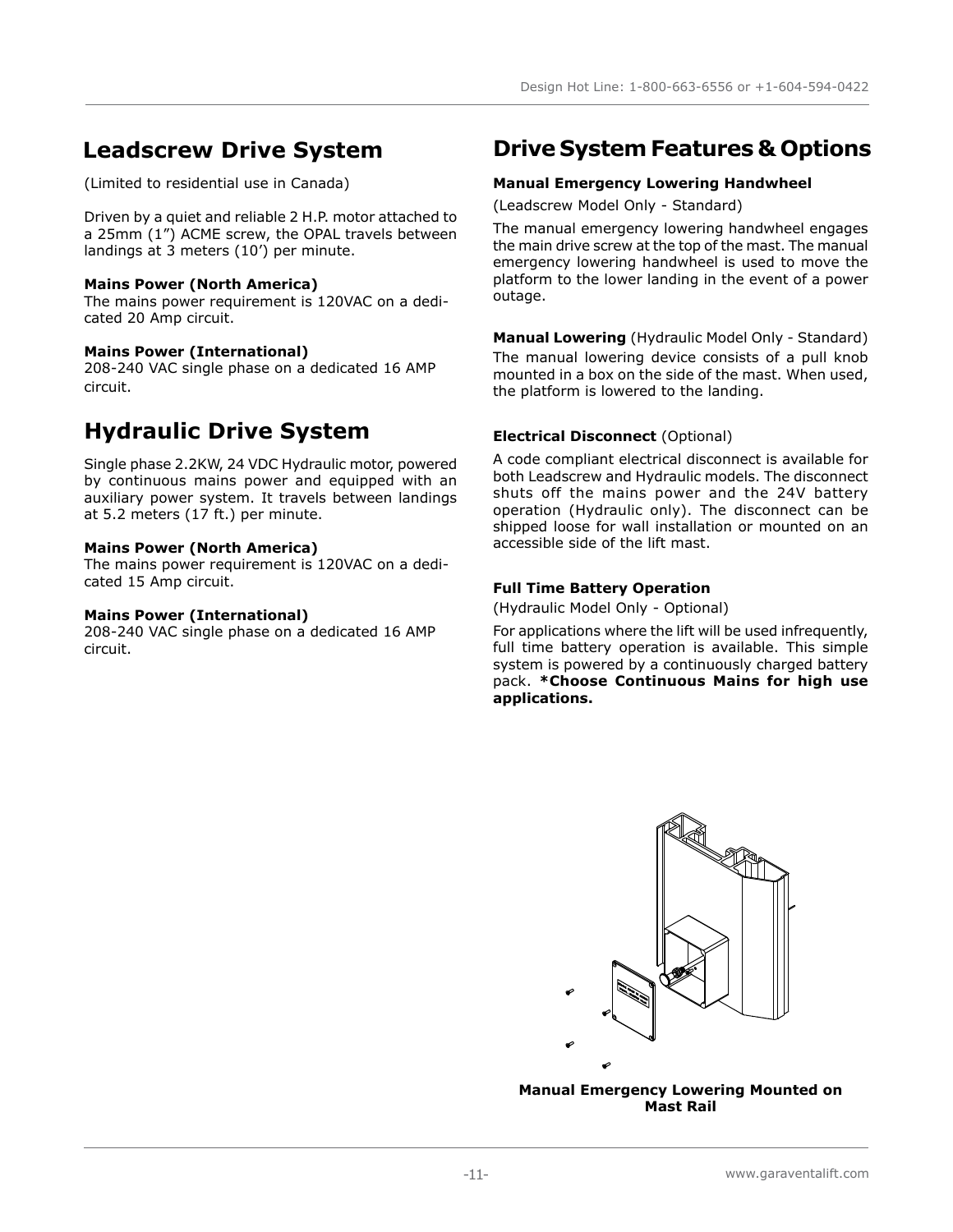### **Call Stations**

The call stations consist of up and down continuous pressure directional control switches and can be fitted with a key switch (optional). The platform is called to the landing by applying constant pressure to the appropriate directional switch. The platform will automatically stop when it has reached that landing.

#### **Lower Call Stations**

The lower call station is remotely mounted on a wall.

#### **Upper Call Stations**

The upper call station can be mounted in the steel frame of the lift beside the upper gate or can be wall mounted.

#### **Elevator Style Button Package** (optional)

Illuminated braille and tactile buttons can be frame mounted or wall mounted in a new wall mount plate. Suitable for indoor or outdoor applications.

#### **Key Switches** (optional)

The standard OPAL configuration is for keyless operation. Key switches can be provided for security or to meet local code requirements.

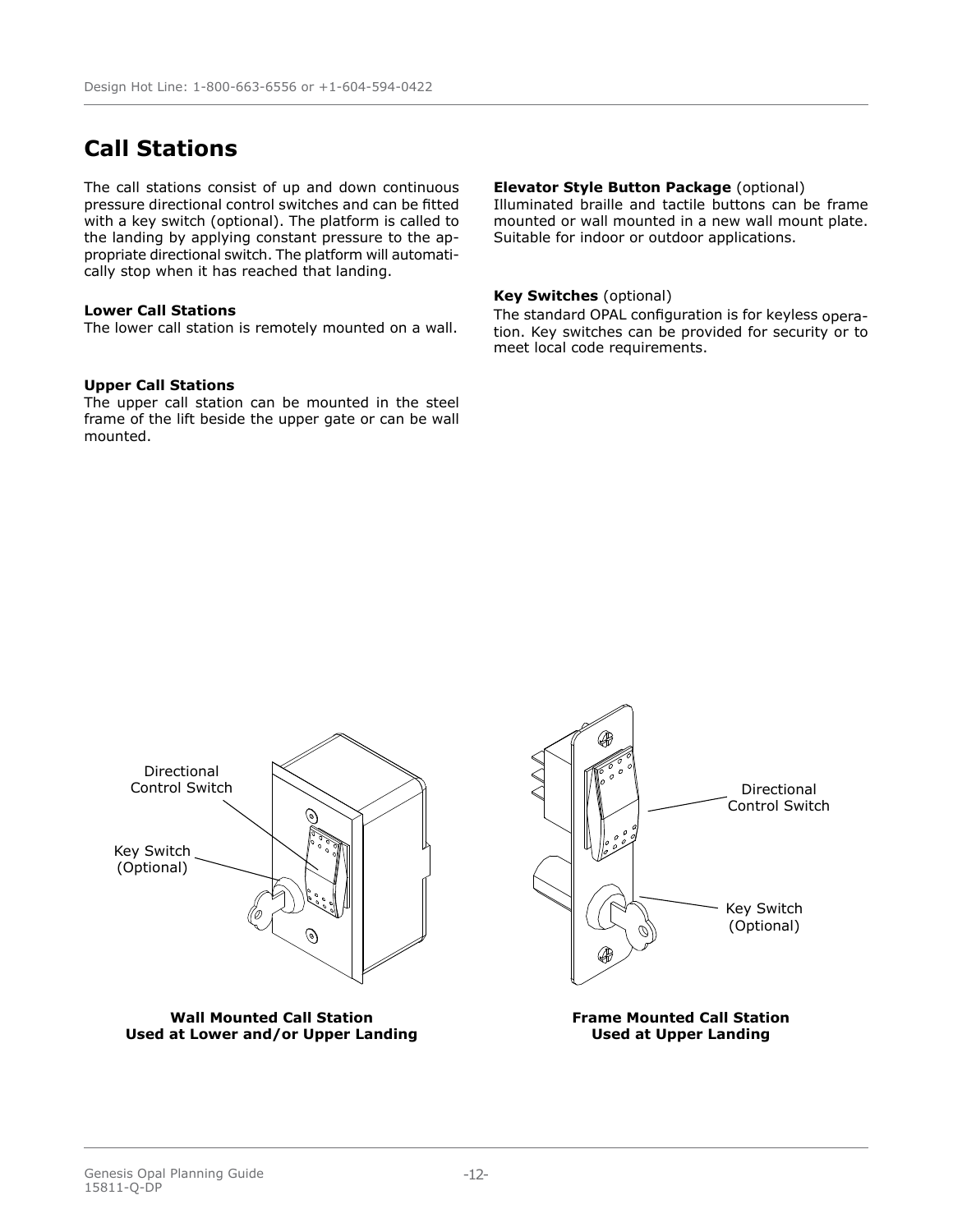### **Gates**

The lower gate of the Genesis OPAL is mounted onto the platform deck and travels from landing to landing. The upper gate which must be supported at the upper landing creates a safety barrier when the platform is not at the upper landing.

On 90° configurations, the upper gate assembly consists of the wide gate plus a panel that extends the gate assembly to the full length of the platform.

#### **Electro-Mechanical Interlock**

The Genesis OPAL is equipped with a durable mechanical interlock system that is electrically monitored. When the platform is not at a landing the mechanical interlock will not allow the gate to be opened.



**Gate and Frame Assembly**

### **Gate & Gate Assembly Dimensions**

| Platform Size | Platform Gate Width | Platform Gate<br>Frame Assembly Width | Upper Gate Frame<br>Assembly Width* |
|---------------|---------------------|---------------------------------------|-------------------------------------|
| Standard      | 874mm (34 3/8")     | 976mm (38 1/2")                       | 1054mm (41 1/2")                    |
| Mid-Size      | 874mm (34 3/8")     | 976mm (38 1/2")                       | 1054mm (41 1/2")                    |
| Large         | 1060mm (41 3/4")    | 1162mm (45 3/4")                      | 1220mm (48")                        |

**Note:** *All gates are 1070mm (42 1/8") in height. (1100mm (43 1/2") in some jurisdictions) \* Upper gate frame assembly must be supported*

### **Gate Positions & Swing Options**

The Genesis OPAL is available in two entry/exit configurations. The lift can be supplied as a straight through (180°), or a 90° (left or right exit) lift configuration. With these entry/exit configurations the doors can be hinged on either side of the doorway. This enables the lift to be adapted to the surrounding areas and makes it easier for loading and off loading.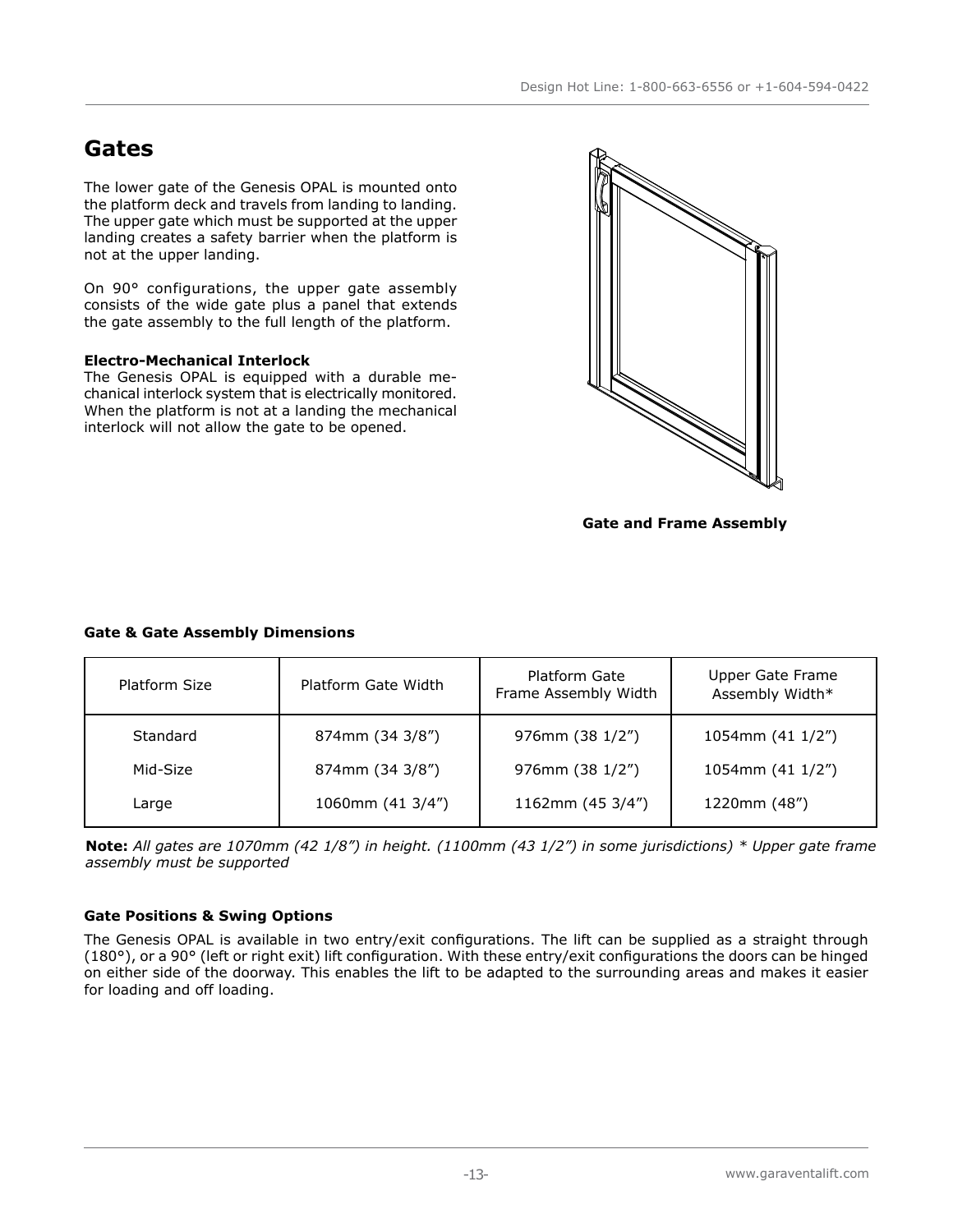### **Ramps**

Ramps are an alternative when a 76mm (3") deep pit cannot be provided. There are two styles of ramps to choose from. The first is a *Stationary Ramp* that is fixed to the lower landing. It is available in various degrees of slope. The second is an *Folding Ramp*



**Floor Mounted Stationary Ramps**

1:8 slope - suitable for 3" rise 1:10 slope - suitable for 4" rise 1:12 slope - suitable for 4" rise and greater

1:12 or 1:10 may be required in your jurisdiction. Check with your local authorized Garaventa Lift representative.



that is attached to the platform assembly and travels with the platform. When the platform begins to travel upwards, the ramp folds up automatically clearing the lower landing. For easier entry to the lift, it is recommended that a Power Door Operator is used at a landing where a ramp exists.



**Platform Mounted 1:6 Folding Ramp (suitable for 2-1/2" rise)**



**Upper Landing Gate**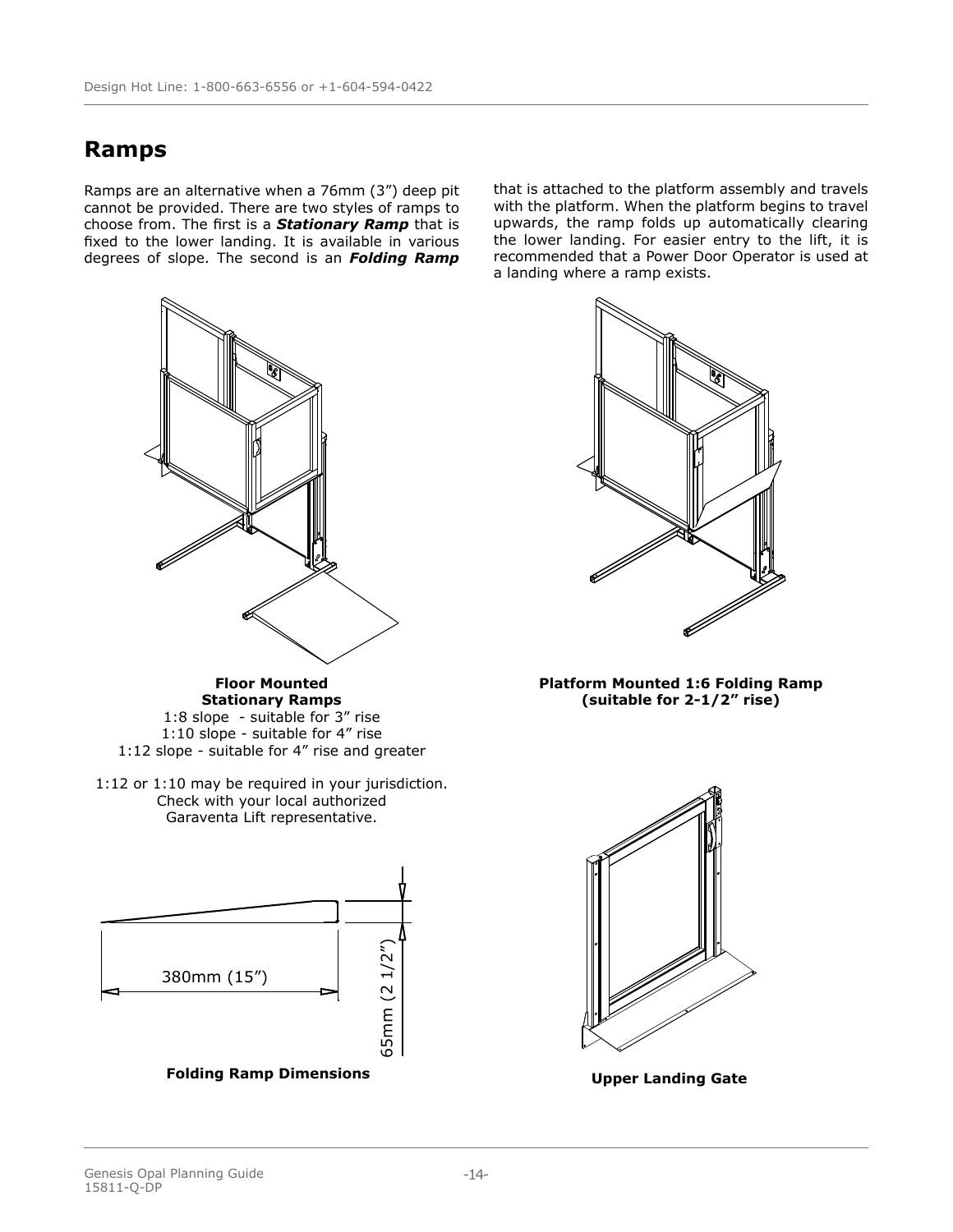## **Loading Diagram**

| Platform<br><b>Size</b> | L 1           | L2        |
|-------------------------|---------------|-----------|
| Standard                | 688 (27")     | 1145(45") |
| Mid-Size                | 688 (27")     | 1145(45") |
| Large                   | 777 (30 5/8") | 1145(45") |

| <b>Mast</b><br><b>Size</b> | <b>Mast Height</b>            | <b>Tieback</b><br>Height |
|----------------------------|-------------------------------|--------------------------|
| 42                         | 1737 (68 3/8") 1572 (61 7/8") |                          |
| 60                         | 2194 (86 3/8") 2029 (79 7/8") |                          |

### **Mast Support Tiebacks:**

All dive masts must be tied back and supported to comply with loads stated below.



| Forces         | Description                             |                       | Value                    |                    |
|----------------|-----------------------------------------|-----------------------|--------------------------|--------------------|
| $= 1000$<br>F1 | Payload (Max.)                          |                       |                          | 3335 N (750 lbs.)  |
| lbs.           |                                         | Car (Platform) Weight |                          |                    |
| F <sub>2</sub> | Mast Weight                             | 42 Mast               | All Platform Sizes       | 777 N (175 lbs.)   |
|                |                                         | 60 Mast               | All Platform Sizes       | 955 N (215 lbs.)   |
| F <sub>3</sub> | Floor Reaction                          | 42 Mast               | All Platform Sizes       | 4791 N (1079 lbs.) |
|                |                                         | 60 Mast               | All Platform Sizes       | 4955 N (1116 lbs.) |
|                | F <sub>4</sub><br><b>Floor Reaction</b> | 42 Mast               | All Platform Sizes       | 426 N (96 ibs.)    |
|                |                                         | 60 Mast               | All Platform Sizes       | 440 N (99 lbs.)    |
|                |                                         | 42 Mast               | Std & Mid Size Platforms | 2087 N (470 lbs.)  |
| F <sub>5</sub> | Tieback Bracket                         | 42 Mast               | Large Platform           | 2367 N (533 lbs.)  |
|                | Reaction                                | 60 Mast               | Std & Mid Size Platforms | 1634 N (368 lbs.)  |
|                |                                         | 60 Mast               | Large Platform           | 1856 N (418lbs.)   |